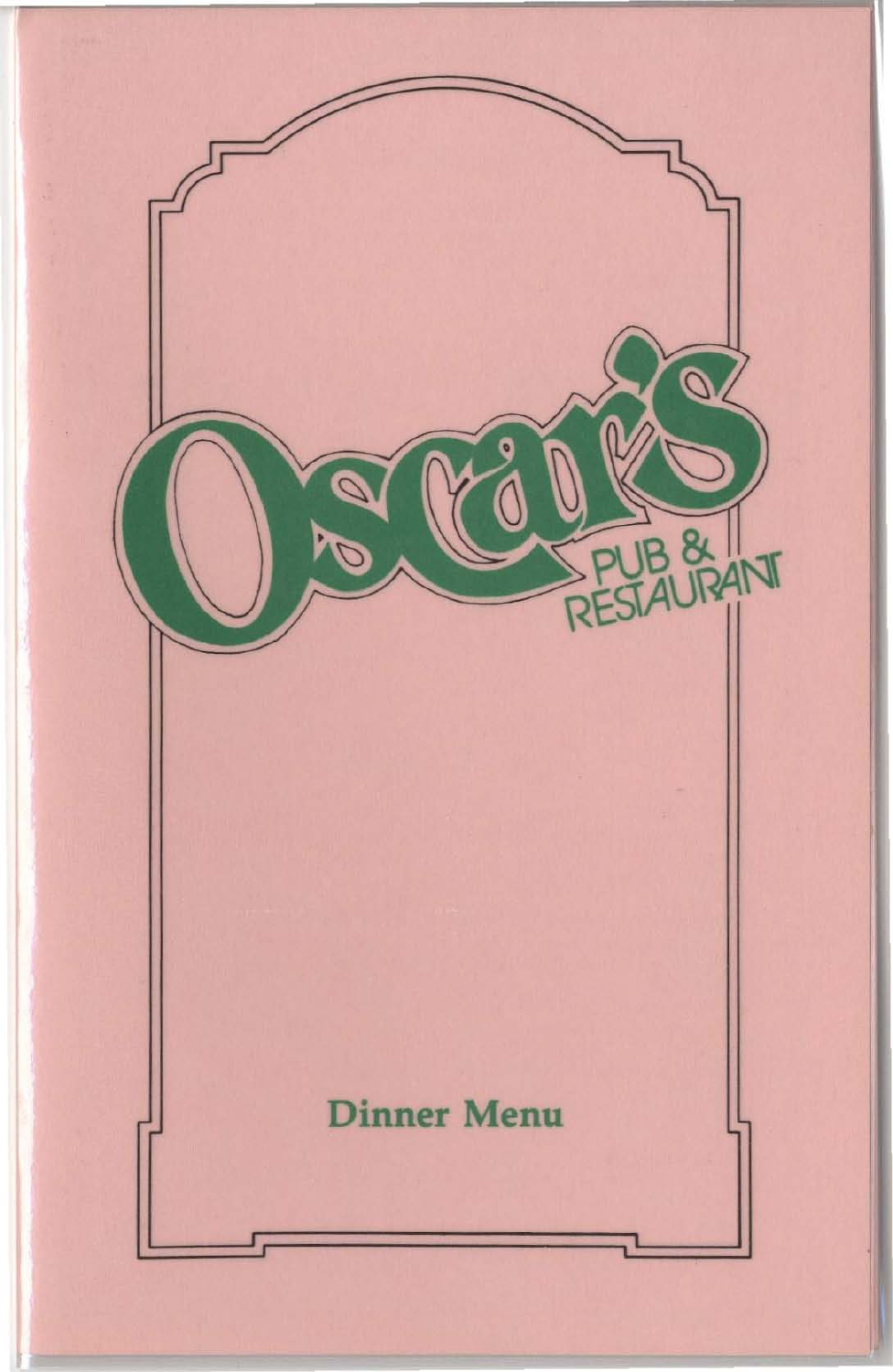## *Appetizers*

#### SOUP DU JOUR

Bowl.....2.25 Cup.....1.25 Hearty and homemade

| Buffalo hot or barbequed       |  |
|--------------------------------|--|
|                                |  |
| Sour cream and onions add .25  |  |
|                                |  |
| A house favorite               |  |
|                                |  |
|                                |  |
|                                |  |
|                                |  |
| Topped with our famous chili   |  |
|                                |  |
| Served with a choice of sauces |  |
|                                |  |
|                                |  |
|                                |  |
|                                |  |
|                                |  |
|                                |  |
|                                |  |

### *Sandwiches*

| <b>JUNIOR CLUB</b><br>Choice of ham or turkey                                       |  |
|-------------------------------------------------------------------------------------|--|
| Roast beef, onions and melted Swiss cheese on a butter croissant                    |  |
| With cheese add .25with sauteed mushrooms and onions add .50                        |  |
|                                                                                     |  |
| 5 oz. sirloin, Swiss cheese and bacon on a toasted English muffin                   |  |
| Corned beef, Swiss, sauerkraut and dressing on rye                                  |  |
| N.Y. deli favorite served hot, with cheese add .25                                  |  |
|                                                                                     |  |
| <b>MONTE CRISTO</b><br>Ham, turkey, and Swiss, grilled and topped with Mornay sauce |  |
|                                                                                     |  |
|                                                                                     |  |

*Sandwiches served on rye, white, whole wheat or roll* 

# *House Specialties*

| 10 oz. boneless breast marinated and charbroiled                                                            |
|-------------------------------------------------------------------------------------------------------------|
| Twin pan fried boneless breasts of chicken served with our own<br>marinara sauce over noodles               |
| Fresh scrod topped with buttered bread crumbs                                                               |
| Batter-dipped and served with malt vinegar                                                                  |
| Fresh pasta in a creamy sauce made with eggs, cream, and cheese                                             |
| Sliced top sirloin topped with melted cheese and served on<br>garlic bread with a special sauce for dipping |
| A full pound of ribs, bourbon steamed and finished off<br>in our ovens                                      |
| Hand cut, broiled to your liking and splashed with imported<br>white vermouth                               |
| Our same N.Y. Strip broiled, and finished with garlic and<br>black peppercorns                              |
|                                                                                                             |
| Slow roasted in our special oven and served au jus Extra cut<br>12.95                                       |

*Entrees served with salad, potato and vegetable* 

### *Salads*

| Stuffed with choice of chicken or tuna salad |  |
|----------------------------------------------|--|

### *Special Coffees*

Keoki - Brandy and Creme de Cacao French - Grand Marnier Irish - Irish Whiskey Mexican - Kahlua Dutch - Vandermint Jamaican - Tia Maria

### *Desserts*

ASK ABOUT TODAY'S FEATURED DESSERTS